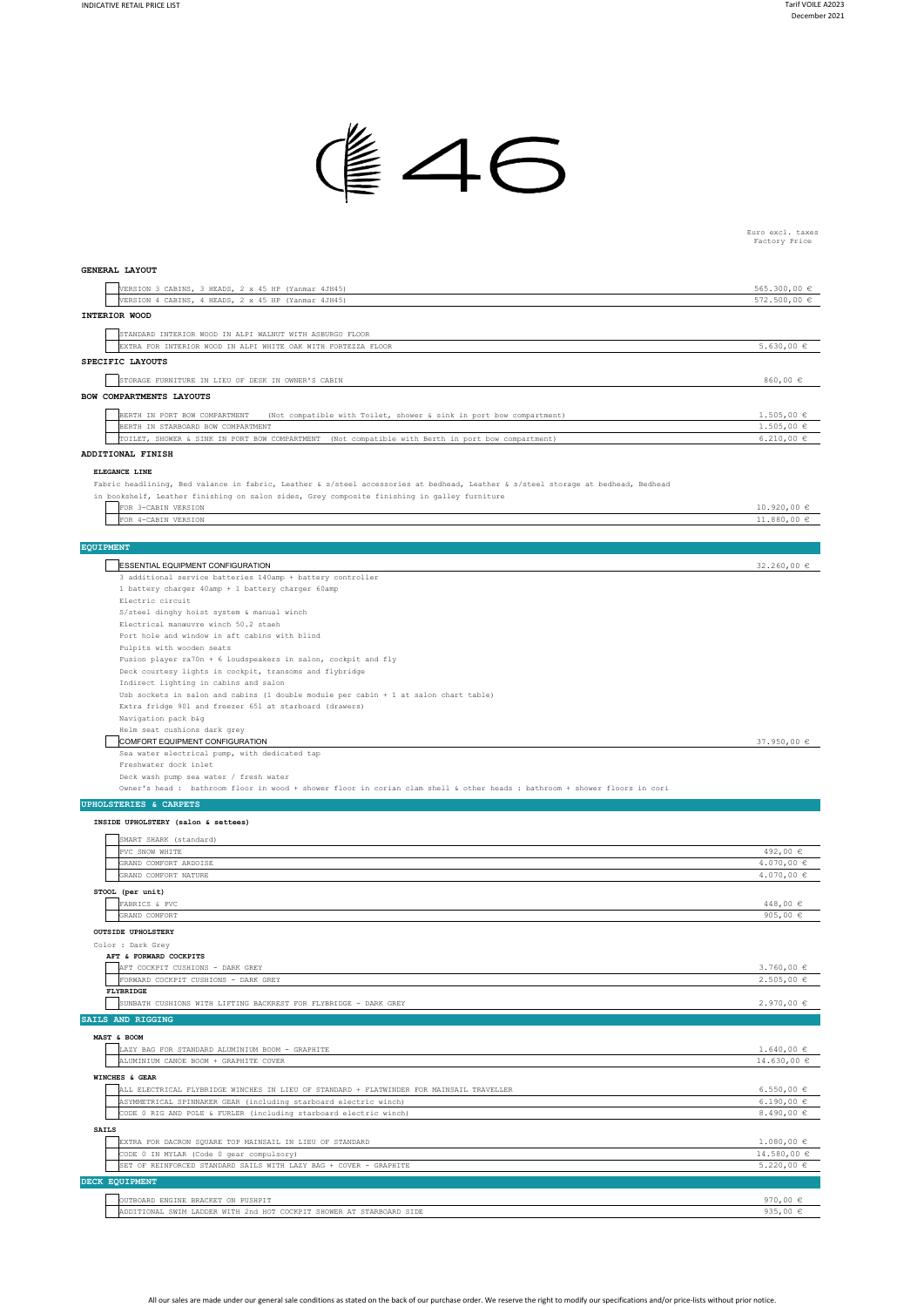| FOLDING CARBON GANGPLANK 2,60m / 8,53ft WITH COVER + 2 SOCKETS<br>4 UNDER WATER SPOT LIGHTS<br>EXTRA FOR ELECTRICAL ASSISTANCE (Flatwinder) FOR DINGHY HOIST SYSTEM<br>ADDITIONAL COST FOR TENDERLIFT PLATFORM WITH FOLDING WINGS (max. 250kg)<br>AFT & FORWARD COCKPITS<br>SINK IN THE COCKPIT<br>AFT COCKPIT FLOOR AND TRANSOMS IN TEAK (option sliding bench compulsory)<br>LARGE FOLDABLE TEAK TABLE WITH COVER - GRAPHITE (sliding bench compulsory)<br>ICE-MAKER 220V IN COCKPIT<br>EXTRA FOR SLIDING COCKPIT BENCH<br>12V COCKPIT FRIDGE 80L / 21US Gal<br>COCKPIT SIDES AND AFT SUN CANVAS - GRAPHITE<br>SIDES AROUND AFT COCKPIT WITH WINDOWS - GRAPHITE<br>1 DIRECTOR CHAIR (Color: grey)<br>FLYBRIDGE<br>FLYBRIDGE COMPOSITE BIMINI WITH WINDSCREEN - GRAPHITE<br>HELM STATION CANVAS BIMINI WITH WINDOW & WINDSCREEN - GRAPHITE<br>WINDLASS REMOTE CONTROL AT HELM STATION WITH CHAIN COUNTER<br>COVER FOR HELM STATION - GRAPHITE<br>SIDES AROUND COMPOSITE BIMINI WITH WINDOWS - GRAPHITE<br><b>ENGINES</b><br>STANDARD ENGINES 2 x 45 HP (Yanmar 4JH45)<br>ENGINES 2 x 57 HP (Yanmar 4JH57)<br>ELECTRONIC ENGINE THROTTLES (Helm station & chart table)<br>PAIR OF 3-BLADE FOLDING PROPELLERS<br>ELECTRICAL CIRCUIT<br>ONAN GENSET 11Kva 220V / 50Hz + COCOON<br>FLEXIBLE SOLAR PANELS ON S/STEEL STRUCTURE AFT OF THE ROOF 4 x 115W<br>INVERTER 12 / 220V - 2000VA<br>LITHIUM SERVICE BATTERIES IN LIEU OF STANDARD<br>WATER CIRCUIT<br>WATERMAKER 100L (26US Gal) /H 12/220V<br>ELECTRICAL TOILETS<br>SEA WATER QUIET FLUSH ELECTRICAL TOILETS (with freshwater flushing) - 3-CABIN VERSION<br>SEA WATER QUIET FLUSH ELECTRICAL TOILETS (with freshwater flushing) - 4-CABIN VERSION<br>INTERIOR EQUIPMENT<br>DOUBLE BERTH IN SALON SMART SHARK<br>FANS IN SALON AND CABINS<br>LARGE SLIDING FORWARD ROOF WINDOW<br>ELECTRICAL APPLIANCES<br>MICROWAVE OVEN WITH GRILL 220V<br>WASHER / DRYER 220V (Only 3 cabin version)<br>DISH-WASHER 6 sets 220V<br>EXTRA FOR FREEZER 90 L & FRIDGE 155 L (in lieu of standard/pack Essential : Fridge 130L & Fridge/Freezer 155L)<br>EXTRA FOR FORCE 10 STAINLESS STEEL OVEN<br>EXTRA FOR FORCE 10 / 4 BURNERS COOCKING TABLE | $3.360,00 \in$<br>$3.010,00 \in$<br>$3.620,00 \in$<br>39.290,00 €<br>$1.035,00 \in$<br>8.950,00 $\in$<br>2.780,00 €<br>2.305,00€<br>910,00 $\in$<br>$1.185,00 \in$<br>$1.855,00 \in$<br>$4.760,00 \in$<br>210,00 €<br>$15.600,00 \in$<br>$6.190,00 \in$<br>430,00 €<br>414,00 $\in$<br>$3.510,00 \in$<br>$2.160,00 \in$<br>13.360,00 € |
|-------------------------------------------------------------------------------------------------------------------------------------------------------------------------------------------------------------------------------------------------------------------------------------------------------------------------------------------------------------------------------------------------------------------------------------------------------------------------------------------------------------------------------------------------------------------------------------------------------------------------------------------------------------------------------------------------------------------------------------------------------------------------------------------------------------------------------------------------------------------------------------------------------------------------------------------------------------------------------------------------------------------------------------------------------------------------------------------------------------------------------------------------------------------------------------------------------------------------------------------------------------------------------------------------------------------------------------------------------------------------------------------------------------------------------------------------------------------------------------------------------------------------------------------------------------------------------------------------------------------------------------------------------------------------------------------------------------------------------------------------------------------------------------------------------------------------------------------------------------------------------------------------------------------------------------------------------------------------------------------------------------------------------------------------------------------------------------------------------------------------------------------------------------------------------------|----------------------------------------------------------------------------------------------------------------------------------------------------------------------------------------------------------------------------------------------------------------------------------------------------------------------------------------|
|                                                                                                                                                                                                                                                                                                                                                                                                                                                                                                                                                                                                                                                                                                                                                                                                                                                                                                                                                                                                                                                                                                                                                                                                                                                                                                                                                                                                                                                                                                                                                                                                                                                                                                                                                                                                                                                                                                                                                                                                                                                                                                                                                                                     |                                                                                                                                                                                                                                                                                                                                        |
|                                                                                                                                                                                                                                                                                                                                                                                                                                                                                                                                                                                                                                                                                                                                                                                                                                                                                                                                                                                                                                                                                                                                                                                                                                                                                                                                                                                                                                                                                                                                                                                                                                                                                                                                                                                                                                                                                                                                                                                                                                                                                                                                                                                     |                                                                                                                                                                                                                                                                                                                                        |
|                                                                                                                                                                                                                                                                                                                                                                                                                                                                                                                                                                                                                                                                                                                                                                                                                                                                                                                                                                                                                                                                                                                                                                                                                                                                                                                                                                                                                                                                                                                                                                                                                                                                                                                                                                                                                                                                                                                                                                                                                                                                                                                                                                                     |                                                                                                                                                                                                                                                                                                                                        |
|                                                                                                                                                                                                                                                                                                                                                                                                                                                                                                                                                                                                                                                                                                                                                                                                                                                                                                                                                                                                                                                                                                                                                                                                                                                                                                                                                                                                                                                                                                                                                                                                                                                                                                                                                                                                                                                                                                                                                                                                                                                                                                                                                                                     |                                                                                                                                                                                                                                                                                                                                        |
|                                                                                                                                                                                                                                                                                                                                                                                                                                                                                                                                                                                                                                                                                                                                                                                                                                                                                                                                                                                                                                                                                                                                                                                                                                                                                                                                                                                                                                                                                                                                                                                                                                                                                                                                                                                                                                                                                                                                                                                                                                                                                                                                                                                     |                                                                                                                                                                                                                                                                                                                                        |
|                                                                                                                                                                                                                                                                                                                                                                                                                                                                                                                                                                                                                                                                                                                                                                                                                                                                                                                                                                                                                                                                                                                                                                                                                                                                                                                                                                                                                                                                                                                                                                                                                                                                                                                                                                                                                                                                                                                                                                                                                                                                                                                                                                                     |                                                                                                                                                                                                                                                                                                                                        |
|                                                                                                                                                                                                                                                                                                                                                                                                                                                                                                                                                                                                                                                                                                                                                                                                                                                                                                                                                                                                                                                                                                                                                                                                                                                                                                                                                                                                                                                                                                                                                                                                                                                                                                                                                                                                                                                                                                                                                                                                                                                                                                                                                                                     |                                                                                                                                                                                                                                                                                                                                        |
|                                                                                                                                                                                                                                                                                                                                                                                                                                                                                                                                                                                                                                                                                                                                                                                                                                                                                                                                                                                                                                                                                                                                                                                                                                                                                                                                                                                                                                                                                                                                                                                                                                                                                                                                                                                                                                                                                                                                                                                                                                                                                                                                                                                     |                                                                                                                                                                                                                                                                                                                                        |
|                                                                                                                                                                                                                                                                                                                                                                                                                                                                                                                                                                                                                                                                                                                                                                                                                                                                                                                                                                                                                                                                                                                                                                                                                                                                                                                                                                                                                                                                                                                                                                                                                                                                                                                                                                                                                                                                                                                                                                                                                                                                                                                                                                                     |                                                                                                                                                                                                                                                                                                                                        |
|                                                                                                                                                                                                                                                                                                                                                                                                                                                                                                                                                                                                                                                                                                                                                                                                                                                                                                                                                                                                                                                                                                                                                                                                                                                                                                                                                                                                                                                                                                                                                                                                                                                                                                                                                                                                                                                                                                                                                                                                                                                                                                                                                                                     |                                                                                                                                                                                                                                                                                                                                        |
|                                                                                                                                                                                                                                                                                                                                                                                                                                                                                                                                                                                                                                                                                                                                                                                                                                                                                                                                                                                                                                                                                                                                                                                                                                                                                                                                                                                                                                                                                                                                                                                                                                                                                                                                                                                                                                                                                                                                                                                                                                                                                                                                                                                     |                                                                                                                                                                                                                                                                                                                                        |
|                                                                                                                                                                                                                                                                                                                                                                                                                                                                                                                                                                                                                                                                                                                                                                                                                                                                                                                                                                                                                                                                                                                                                                                                                                                                                                                                                                                                                                                                                                                                                                                                                                                                                                                                                                                                                                                                                                                                                                                                                                                                                                                                                                                     |                                                                                                                                                                                                                                                                                                                                        |
|                                                                                                                                                                                                                                                                                                                                                                                                                                                                                                                                                                                                                                                                                                                                                                                                                                                                                                                                                                                                                                                                                                                                                                                                                                                                                                                                                                                                                                                                                                                                                                                                                                                                                                                                                                                                                                                                                                                                                                                                                                                                                                                                                                                     |                                                                                                                                                                                                                                                                                                                                        |
|                                                                                                                                                                                                                                                                                                                                                                                                                                                                                                                                                                                                                                                                                                                                                                                                                                                                                                                                                                                                                                                                                                                                                                                                                                                                                                                                                                                                                                                                                                                                                                                                                                                                                                                                                                                                                                                                                                                                                                                                                                                                                                                                                                                     |                                                                                                                                                                                                                                                                                                                                        |
|                                                                                                                                                                                                                                                                                                                                                                                                                                                                                                                                                                                                                                                                                                                                                                                                                                                                                                                                                                                                                                                                                                                                                                                                                                                                                                                                                                                                                                                                                                                                                                                                                                                                                                                                                                                                                                                                                                                                                                                                                                                                                                                                                                                     |                                                                                                                                                                                                                                                                                                                                        |
|                                                                                                                                                                                                                                                                                                                                                                                                                                                                                                                                                                                                                                                                                                                                                                                                                                                                                                                                                                                                                                                                                                                                                                                                                                                                                                                                                                                                                                                                                                                                                                                                                                                                                                                                                                                                                                                                                                                                                                                                                                                                                                                                                                                     |                                                                                                                                                                                                                                                                                                                                        |
|                                                                                                                                                                                                                                                                                                                                                                                                                                                                                                                                                                                                                                                                                                                                                                                                                                                                                                                                                                                                                                                                                                                                                                                                                                                                                                                                                                                                                                                                                                                                                                                                                                                                                                                                                                                                                                                                                                                                                                                                                                                                                                                                                                                     |                                                                                                                                                                                                                                                                                                                                        |
|                                                                                                                                                                                                                                                                                                                                                                                                                                                                                                                                                                                                                                                                                                                                                                                                                                                                                                                                                                                                                                                                                                                                                                                                                                                                                                                                                                                                                                                                                                                                                                                                                                                                                                                                                                                                                                                                                                                                                                                                                                                                                                                                                                                     |                                                                                                                                                                                                                                                                                                                                        |
|                                                                                                                                                                                                                                                                                                                                                                                                                                                                                                                                                                                                                                                                                                                                                                                                                                                                                                                                                                                                                                                                                                                                                                                                                                                                                                                                                                                                                                                                                                                                                                                                                                                                                                                                                                                                                                                                                                                                                                                                                                                                                                                                                                                     |                                                                                                                                                                                                                                                                                                                                        |
|                                                                                                                                                                                                                                                                                                                                                                                                                                                                                                                                                                                                                                                                                                                                                                                                                                                                                                                                                                                                                                                                                                                                                                                                                                                                                                                                                                                                                                                                                                                                                                                                                                                                                                                                                                                                                                                                                                                                                                                                                                                                                                                                                                                     | 2.630,00€                                                                                                                                                                                                                                                                                                                              |
|                                                                                                                                                                                                                                                                                                                                                                                                                                                                                                                                                                                                                                                                                                                                                                                                                                                                                                                                                                                                                                                                                                                                                                                                                                                                                                                                                                                                                                                                                                                                                                                                                                                                                                                                                                                                                                                                                                                                                                                                                                                                                                                                                                                     |                                                                                                                                                                                                                                                                                                                                        |
|                                                                                                                                                                                                                                                                                                                                                                                                                                                                                                                                                                                                                                                                                                                                                                                                                                                                                                                                                                                                                                                                                                                                                                                                                                                                                                                                                                                                                                                                                                                                                                                                                                                                                                                                                                                                                                                                                                                                                                                                                                                                                                                                                                                     | 25.820,00 €                                                                                                                                                                                                                                                                                                                            |
|                                                                                                                                                                                                                                                                                                                                                                                                                                                                                                                                                                                                                                                                                                                                                                                                                                                                                                                                                                                                                                                                                                                                                                                                                                                                                                                                                                                                                                                                                                                                                                                                                                                                                                                                                                                                                                                                                                                                                                                                                                                                                                                                                                                     | 11.090,00 $\in$                                                                                                                                                                                                                                                                                                                        |
|                                                                                                                                                                                                                                                                                                                                                                                                                                                                                                                                                                                                                                                                                                                                                                                                                                                                                                                                                                                                                                                                                                                                                                                                                                                                                                                                                                                                                                                                                                                                                                                                                                                                                                                                                                                                                                                                                                                                                                                                                                                                                                                                                                                     | $3.130,00 \in$<br>11.140,00 €                                                                                                                                                                                                                                                                                                          |
|                                                                                                                                                                                                                                                                                                                                                                                                                                                                                                                                                                                                                                                                                                                                                                                                                                                                                                                                                                                                                                                                                                                                                                                                                                                                                                                                                                                                                                                                                                                                                                                                                                                                                                                                                                                                                                                                                                                                                                                                                                                                                                                                                                                     |                                                                                                                                                                                                                                                                                                                                        |
|                                                                                                                                                                                                                                                                                                                                                                                                                                                                                                                                                                                                                                                                                                                                                                                                                                                                                                                                                                                                                                                                                                                                                                                                                                                                                                                                                                                                                                                                                                                                                                                                                                                                                                                                                                                                                                                                                                                                                                                                                                                                                                                                                                                     |                                                                                                                                                                                                                                                                                                                                        |
|                                                                                                                                                                                                                                                                                                                                                                                                                                                                                                                                                                                                                                                                                                                                                                                                                                                                                                                                                                                                                                                                                                                                                                                                                                                                                                                                                                                                                                                                                                                                                                                                                                                                                                                                                                                                                                                                                                                                                                                                                                                                                                                                                                                     | $15.800,00 \in$                                                                                                                                                                                                                                                                                                                        |
|                                                                                                                                                                                                                                                                                                                                                                                                                                                                                                                                                                                                                                                                                                                                                                                                                                                                                                                                                                                                                                                                                                                                                                                                                                                                                                                                                                                                                                                                                                                                                                                                                                                                                                                                                                                                                                                                                                                                                                                                                                                                                                                                                                                     | 2.245,00€                                                                                                                                                                                                                                                                                                                              |
|                                                                                                                                                                                                                                                                                                                                                                                                                                                                                                                                                                                                                                                                                                                                                                                                                                                                                                                                                                                                                                                                                                                                                                                                                                                                                                                                                                                                                                                                                                                                                                                                                                                                                                                                                                                                                                                                                                                                                                                                                                                                                                                                                                                     | $3.010,00 \in$                                                                                                                                                                                                                                                                                                                         |
|                                                                                                                                                                                                                                                                                                                                                                                                                                                                                                                                                                                                                                                                                                                                                                                                                                                                                                                                                                                                                                                                                                                                                                                                                                                                                                                                                                                                                                                                                                                                                                                                                                                                                                                                                                                                                                                                                                                                                                                                                                                                                                                                                                                     |                                                                                                                                                                                                                                                                                                                                        |
|                                                                                                                                                                                                                                                                                                                                                                                                                                                                                                                                                                                                                                                                                                                                                                                                                                                                                                                                                                                                                                                                                                                                                                                                                                                                                                                                                                                                                                                                                                                                                                                                                                                                                                                                                                                                                                                                                                                                                                                                                                                                                                                                                                                     | 506,00 $\in$<br>$1.110,00 \in$                                                                                                                                                                                                                                                                                                         |
|                                                                                                                                                                                                                                                                                                                                                                                                                                                                                                                                                                                                                                                                                                                                                                                                                                                                                                                                                                                                                                                                                                                                                                                                                                                                                                                                                                                                                                                                                                                                                                                                                                                                                                                                                                                                                                                                                                                                                                                                                                                                                                                                                                                     | 2.880,00€                                                                                                                                                                                                                                                                                                                              |
|                                                                                                                                                                                                                                                                                                                                                                                                                                                                                                                                                                                                                                                                                                                                                                                                                                                                                                                                                                                                                                                                                                                                                                                                                                                                                                                                                                                                                                                                                                                                                                                                                                                                                                                                                                                                                                                                                                                                                                                                                                                                                                                                                                                     |                                                                                                                                                                                                                                                                                                                                        |
|                                                                                                                                                                                                                                                                                                                                                                                                                                                                                                                                                                                                                                                                                                                                                                                                                                                                                                                                                                                                                                                                                                                                                                                                                                                                                                                                                                                                                                                                                                                                                                                                                                                                                                                                                                                                                                                                                                                                                                                                                                                                                                                                                                                     | $1.135,00 \in$<br>2.790,00 €                                                                                                                                                                                                                                                                                                           |
|                                                                                                                                                                                                                                                                                                                                                                                                                                                                                                                                                                                                                                                                                                                                                                                                                                                                                                                                                                                                                                                                                                                                                                                                                                                                                                                                                                                                                                                                                                                                                                                                                                                                                                                                                                                                                                                                                                                                                                                                                                                                                                                                                                                     | $1.445,00 \in$                                                                                                                                                                                                                                                                                                                         |
|                                                                                                                                                                                                                                                                                                                                                                                                                                                                                                                                                                                                                                                                                                                                                                                                                                                                                                                                                                                                                                                                                                                                                                                                                                                                                                                                                                                                                                                                                                                                                                                                                                                                                                                                                                                                                                                                                                                                                                                                                                                                                                                                                                                     | 512,00 €<br>960,00 $\in$                                                                                                                                                                                                                                                                                                               |
|                                                                                                                                                                                                                                                                                                                                                                                                                                                                                                                                                                                                                                                                                                                                                                                                                                                                                                                                                                                                                                                                                                                                                                                                                                                                                                                                                                                                                                                                                                                                                                                                                                                                                                                                                                                                                                                                                                                                                                                                                                                                                                                                                                                     | 474,00 €                                                                                                                                                                                                                                                                                                                               |
| CURTAINS & BLINDS                                                                                                                                                                                                                                                                                                                                                                                                                                                                                                                                                                                                                                                                                                                                                                                                                                                                                                                                                                                                                                                                                                                                                                                                                                                                                                                                                                                                                                                                                                                                                                                                                                                                                                                                                                                                                                                                                                                                                                                                                                                                                                                                                                   |                                                                                                                                                                                                                                                                                                                                        |
| CURTAINS ON SALON DOOR AND AFT WINDOW                                                                                                                                                                                                                                                                                                                                                                                                                                                                                                                                                                                                                                                                                                                                                                                                                                                                                                                                                                                                                                                                                                                                                                                                                                                                                                                                                                                                                                                                                                                                                                                                                                                                                                                                                                                                                                                                                                                                                                                                                                                                                                                                               | $710.00 \in$                                                                                                                                                                                                                                                                                                                           |
| ROLLER BLINDS<br>FOR 3-CABIN VERSION                                                                                                                                                                                                                                                                                                                                                                                                                                                                                                                                                                                                                                                                                                                                                                                                                                                                                                                                                                                                                                                                                                                                                                                                                                                                                                                                                                                                                                                                                                                                                                                                                                                                                                                                                                                                                                                                                                                                                                                                                                                                                                                                                | $1.680,00 \in$                                                                                                                                                                                                                                                                                                                         |
| FOR 4-CABIN VERSION                                                                                                                                                                                                                                                                                                                                                                                                                                                                                                                                                                                                                                                                                                                                                                                                                                                                                                                                                                                                                                                                                                                                                                                                                                                                                                                                                                                                                                                                                                                                                                                                                                                                                                                                                                                                                                                                                                                                                                                                                                                                                                                                                                 | $1.680,00 \in$                                                                                                                                                                                                                                                                                                                         |
| UNDER BED SLATS                                                                                                                                                                                                                                                                                                                                                                                                                                                                                                                                                                                                                                                                                                                                                                                                                                                                                                                                                                                                                                                                                                                                                                                                                                                                                                                                                                                                                                                                                                                                                                                                                                                                                                                                                                                                                                                                                                                                                                                                                                                                                                                                                                     |                                                                                                                                                                                                                                                                                                                                        |
| FOR 3-CABIN VERSION<br>FOR 4-CABIN VERSION                                                                                                                                                                                                                                                                                                                                                                                                                                                                                                                                                                                                                                                                                                                                                                                                                                                                                                                                                                                                                                                                                                                                                                                                                                                                                                                                                                                                                                                                                                                                                                                                                                                                                                                                                                                                                                                                                                                                                                                                                                                                                                                                          | 620,00 €<br>805,00 €                                                                                                                                                                                                                                                                                                                   |
| AIR CONDITIONING & HEATING                                                                                                                                                                                                                                                                                                                                                                                                                                                                                                                                                                                                                                                                                                                                                                                                                                                                                                                                                                                                                                                                                                                                                                                                                                                                                                                                                                                                                                                                                                                                                                                                                                                                                                                                                                                                                                                                                                                                                                                                                                                                                                                                                          |                                                                                                                                                                                                                                                                                                                                        |
| REVERSE CYCLE CRUISAIR AIR CONDITIONING 220V (not compatible with heater / compulsory with generator)                                                                                                                                                                                                                                                                                                                                                                                                                                                                                                                                                                                                                                                                                                                                                                                                                                                                                                                                                                                                                                                                                                                                                                                                                                                                                                                                                                                                                                                                                                                                                                                                                                                                                                                                                                                                                                                                                                                                                                                                                                                                               | 35.620,00 €                                                                                                                                                                                                                                                                                                                            |
| DIESEL HEATER WITH WATER CIRCUIT (not compatible with air-conditioning)                                                                                                                                                                                                                                                                                                                                                                                                                                                                                                                                                                                                                                                                                                                                                                                                                                                                                                                                                                                                                                                                                                                                                                                                                                                                                                                                                                                                                                                                                                                                                                                                                                                                                                                                                                                                                                                                                                                                                                                                                                                                                                             | 13.670,00 €                                                                                                                                                                                                                                                                                                                            |
| ELECTRONIC, HIFI & VIDEO, COMMUNICATION                                                                                                                                                                                                                                                                                                                                                                                                                                                                                                                                                                                                                                                                                                                                                                                                                                                                                                                                                                                                                                                                                                                                                                                                                                                                                                                                                                                                                                                                                                                                                                                                                                                                                                                                                                                                                                                                                                                                                                                                                                                                                                                                             |                                                                                                                                                                                                                                                                                                                                        |
| <b>ELECTRONICS</b>                                                                                                                                                                                                                                                                                                                                                                                                                                                                                                                                                                                                                                                                                                                                                                                                                                                                                                                                                                                                                                                                                                                                                                                                                                                                                                                                                                                                                                                                                                                                                                                                                                                                                                                                                                                                                                                                                                                                                                                                                                                                                                                                                                  |                                                                                                                                                                                                                                                                                                                                        |
| B&G ZEUS 3S 16'' DISPLAY AT HELM STATION                                                                                                                                                                                                                                                                                                                                                                                                                                                                                                                                                                                                                                                                                                                                                                                                                                                                                                                                                                                                                                                                                                                                                                                                                                                                                                                                                                                                                                                                                                                                                                                                                                                                                                                                                                                                                                                                                                                                                                                                                                                                                                                                            | $5.820,00 \in$                                                                                                                                                                                                                                                                                                                         |
| Europe card<br>US card                                                                                                                                                                                                                                                                                                                                                                                                                                                                                                                                                                                                                                                                                                                                                                                                                                                                                                                                                                                                                                                                                                                                                                                                                                                                                                                                                                                                                                                                                                                                                                                                                                                                                                                                                                                                                                                                                                                                                                                                                                                                                                                                                              |                                                                                                                                                                                                                                                                                                                                        |
| Rest of the World Card                                                                                                                                                                                                                                                                                                                                                                                                                                                                                                                                                                                                                                                                                                                                                                                                                                                                                                                                                                                                                                                                                                                                                                                                                                                                                                                                                                                                                                                                                                                                                                                                                                                                                                                                                                                                                                                                                                                                                                                                                                                                                                                                                              |                                                                                                                                                                                                                                                                                                                                        |
| B&G ZEUS 3S 12"" DISPLAY AT NAV. STATION                                                                                                                                                                                                                                                                                                                                                                                                                                                                                                                                                                                                                                                                                                                                                                                                                                                                                                                                                                                                                                                                                                                                                                                                                                                                                                                                                                                                                                                                                                                                                                                                                                                                                                                                                                                                                                                                                                                                                                                                                                                                                                                                            | $3.440,00 \in$                                                                                                                                                                                                                                                                                                                         |
| Europe card                                                                                                                                                                                                                                                                                                                                                                                                                                                                                                                                                                                                                                                                                                                                                                                                                                                                                                                                                                                                                                                                                                                                                                                                                                                                                                                                                                                                                                                                                                                                                                                                                                                                                                                                                                                                                                                                                                                                                                                                                                                                                                                                                                         |                                                                                                                                                                                                                                                                                                                                        |
| US card<br>Rest of the World Card                                                                                                                                                                                                                                                                                                                                                                                                                                                                                                                                                                                                                                                                                                                                                                                                                                                                                                                                                                                                                                                                                                                                                                                                                                                                                                                                                                                                                                                                                                                                                                                                                                                                                                                                                                                                                                                                                                                                                                                                                                                                                                                                                   |                                                                                                                                                                                                                                                                                                                                        |
| B&G AUTOPILOT REMOTE (Essential compulsory)                                                                                                                                                                                                                                                                                                                                                                                                                                                                                                                                                                                                                                                                                                                                                                                                                                                                                                                                                                                                                                                                                                                                                                                                                                                                                                                                                                                                                                                                                                                                                                                                                                                                                                                                                                                                                                                                                                                                                                                                                                                                                                                                         |                                                                                                                                                                                                                                                                                                                                        |
| 2 B&G CAMERAS UNDER FLYBRIDGE                                                                                                                                                                                                                                                                                                                                                                                                                                                                                                                                                                                                                                                                                                                                                                                                                                                                                                                                                                                                                                                                                                                                                                                                                                                                                                                                                                                                                                                                                                                                                                                                                                                                                                                                                                                                                                                                                                                                                                                                                                                                                                                                                       |                                                                                                                                                                                                                                                                                                                                        |
| B&G RUDDER JOYSTICK AT NAV. STATION (Essential compulsory)<br>B&G HALO20+ RADAR (display and VHF compulsory)                                                                                                                                                                                                                                                                                                                                                                                                                                                                                                                                                                                                                                                                                                                                                                                                                                                                                                                                                                                                                                                                                                                                                                                                                                                                                                                                                                                                                                                                                                                                                                                                                                                                                                                                                                                                                                                                                                                                                                                                                                                                        |                                                                                                                                                                                                                                                                                                                                        |
| SOUNDER B&G FORWARD SCAN                                                                                                                                                                                                                                                                                                                                                                                                                                                                                                                                                                                                                                                                                                                                                                                                                                                                                                                                                                                                                                                                                                                                                                                                                                                                                                                                                                                                                                                                                                                                                                                                                                                                                                                                                                                                                                                                                                                                                                                                                                                                                                                                                            |                                                                                                                                                                                                                                                                                                                                        |
| VHF B&G V100 WIRED SINGLE HANDSET<br>VHF B&G V100-B WIRED SINGLE HANDSET (AIS 500 Transceiver included)                                                                                                                                                                                                                                                                                                                                                                                                                                                                                                                                                                                                                                                                                                                                                                                                                                                                                                                                                                                                                                                                                                                                                                                                                                                                                                                                                                                                                                                                                                                                                                                                                                                                                                                                                                                                                                                                                                                                                                                                                                                                             |                                                                                                                                                                                                                                                                                                                                        |
| 2nd H60 WIRELESS AT HELM STATION FOR B&G VHF                                                                                                                                                                                                                                                                                                                                                                                                                                                                                                                                                                                                                                                                                                                                                                                                                                                                                                                                                                                                                                                                                                                                                                                                                                                                                                                                                                                                                                                                                                                                                                                                                                                                                                                                                                                                                                                                                                                                                                                                                                                                                                                                        |                                                                                                                                                                                                                                                                                                                                        |
| HIFI & VIDEO                                                                                                                                                                                                                                                                                                                                                                                                                                                                                                                                                                                                                                                                                                                                                                                                                                                                                                                                                                                                                                                                                                                                                                                                                                                                                                                                                                                                                                                                                                                                                                                                                                                                                                                                                                                                                                                                                                                                                                                                                                                                                                                                                                        |                                                                                                                                                                                                                                                                                                                                        |
| BOSE FREESPACE 3 SPEAKER PACK IN THE SALON                                                                                                                                                                                                                                                                                                                                                                                                                                                                                                                                                                                                                                                                                                                                                                                                                                                                                                                                                                                                                                                                                                                                                                                                                                                                                                                                                                                                                                                                                                                                                                                                                                                                                                                                                                                                                                                                                                                                                                                                                                                                                                                                          |                                                                                                                                                                                                                                                                                                                                        |
| PREFITTING FOR TV 220V FURNITURE + FUSION APOLLO MS-RA 670 PLAYER IN THE SALON<br>PREFITTING FOR TV FURNITURE 220V + FUSION APOLLO MS-RA 670 PLAYER IN OWNER'S CABIN                                                                                                                                                                                                                                                                                                                                                                                                                                                                                                                                                                                                                                                                                                                                                                                                                                                                                                                                                                                                                                                                                                                                                                                                                                                                                                                                                                                                                                                                                                                                                                                                                                                                                                                                                                                                                                                                                                                                                                                                                |                                                                                                                                                                                                                                                                                                                                        |
| TV ANTENNA                                                                                                                                                                                                                                                                                                                                                                                                                                                                                                                                                                                                                                                                                                                                                                                                                                                                                                                                                                                                                                                                                                                                                                                                                                                                                                                                                                                                                                                                                                                                                                                                                                                                                                                                                                                                                                                                                                                                                                                                                                                                                                                                                                          | 528,00 €<br>$3.190,00 \in$<br>$1.095,00 \in$<br>$2.770,00 \in$<br>$1.640,00 \in$<br>$1.455,00 \in$<br>2.145,00€<br>372,00 €<br>$1.560,00 \in$<br>$2.025,00 \in$                                                                                                                                                                        |
| <b>ACCESSORIES</b>                                                                                                                                                                                                                                                                                                                                                                                                                                                                                                                                                                                                                                                                                                                                                                                                                                                                                                                                                                                                                                                                                                                                                                                                                                                                                                                                                                                                                                                                                                                                                                                                                                                                                                                                                                                                                                                                                                                                                                                                                                                                                                                                                                  |                                                                                                                                                                                                                                                                                                                                        |
| DINGHY SET CL 340 WITH CONSOLE GREY WITH HONDA ENGINE BF20HP                                                                                                                                                                                                                                                                                                                                                                                                                                                                                                                                                                                                                                                                                                                                                                                                                                                                                                                                                                                                                                                                                                                                                                                                                                                                                                                                                                                                                                                                                                                                                                                                                                                                                                                                                                                                                                                                                                                                                                                                                                                                                                                        | $1.980,00 \in$<br>370,00 €                                                                                                                                                                                                                                                                                                             |

**TRANSPORT**

MAST COVER ONLY<br>**PLASTIC COVER FOR BOAT & MAST TRANSPORTATION** 

1.720,00 € 4.260,00 €